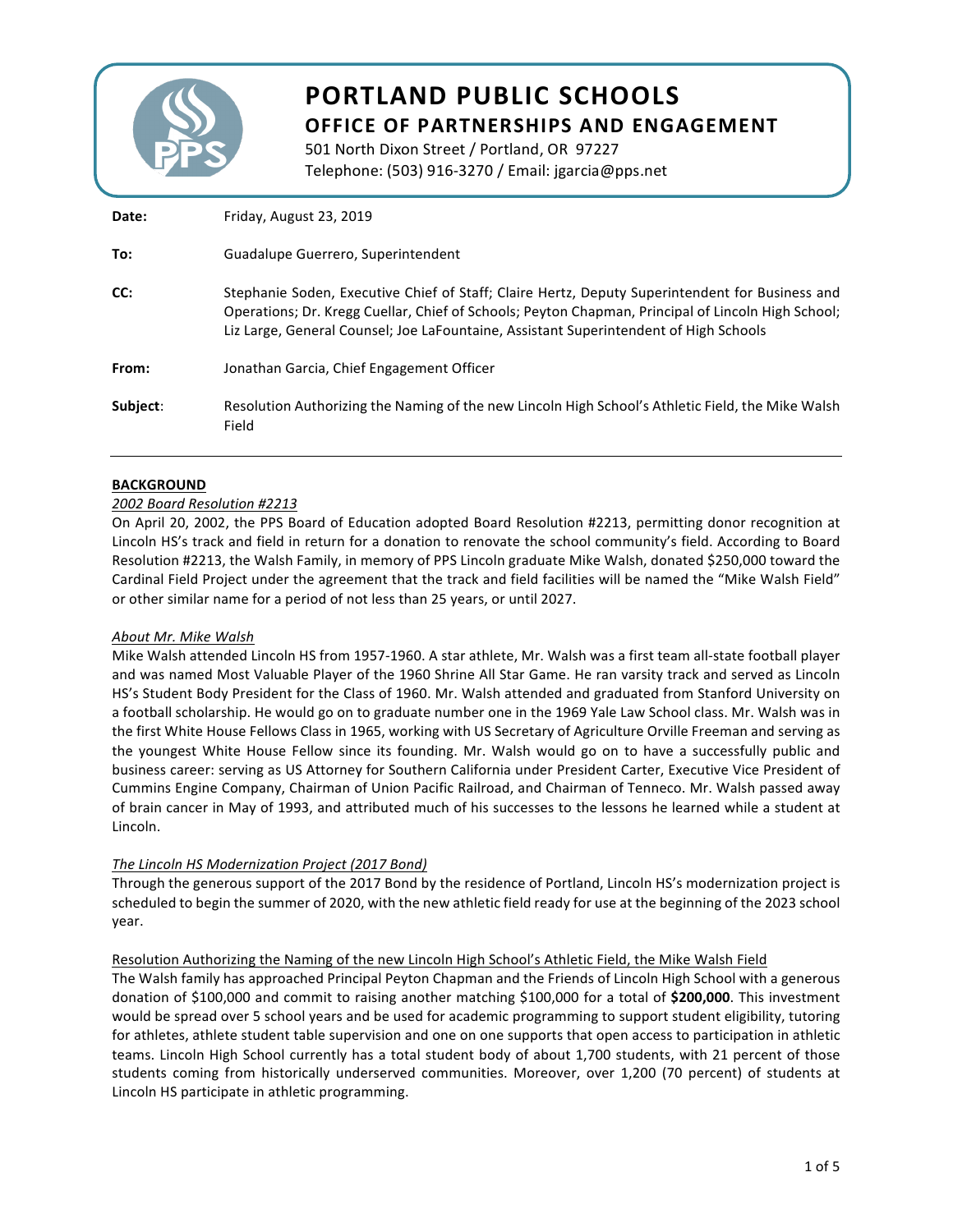The Principal of Lincoln High School and representatives of the student body, parent community, alum, teaching and administrative staff and representatives of Friends of Lincoln (who represent the PTA, Local School Foundation and Booster Club) all agree that this generous contribution merits ongoing recognition of the Mike Walsh Field. Their request is to extend the naming rights until 2038, or 15 years from when the new athletic field is ready for us.

#### **RELATED POLICIES/BEST PRACTICES + TIMELINE FOR IMPLEMENTATION**

In accordance with Portland Public Schools (PPS) Board Policy 2.20.010-P "Naming School Property," the Board of Education is responsible for the naming of all school district properties. Furthermore, according to Section IV, Part 1, of the Board Policy, the Board of Education has the authority to accept monetary or in-kind donations from individual and entities, and accordingly, can consider naming locations within a school for a significant gift as determined by the Board.

As an accompanied administrative directive, 2.20.011-AD "Procedures for Naming School District Property" describes the procedure to consider naming of "areas within a school facility" and "naming as a result of gifts." Here is a general outline according to the AD and attributing timeline of the project:

| Task in the AD 2.20.011                                                                                                                                                                                                                                                                                                                                                                                                                                                                                                                                                               | What we did?                                                                                                                                                                                                                                                                                                                                                                                                                                                                                                                                                                                                                  |
|---------------------------------------------------------------------------------------------------------------------------------------------------------------------------------------------------------------------------------------------------------------------------------------------------------------------------------------------------------------------------------------------------------------------------------------------------------------------------------------------------------------------------------------------------------------------------------------|-------------------------------------------------------------------------------------------------------------------------------------------------------------------------------------------------------------------------------------------------------------------------------------------------------------------------------------------------------------------------------------------------------------------------------------------------------------------------------------------------------------------------------------------------------------------------------------------------------------------------------|
| Requests to name an area within a school facility<br>shall be presented to the school principal.                                                                                                                                                                                                                                                                                                                                                                                                                                                                                      | Friends of Lincoln was approached by the Walsh<br>Family about a generous commitment to<br>donate \$100,000 with a promise to raise an<br>additional \$100,000.<br>The Friends of Lincoln then approached<br>٠<br>Principal Peyton Chapman with the donation<br>and request to extend the name of the Mike<br>Walsh Field.                                                                                                                                                                                                                                                                                                    |
| The request should be supported by a rationale and<br>summary of staff, student, parent, alumni, and<br>community support for the naming.                                                                                                                                                                                                                                                                                                                                                                                                                                             | The PPS Chief Engagement Officer met with<br>$\bullet$<br>Friends of Lincoln representatives and Principal<br>Chapman to understand the rationale behind<br>this donation and request for naming extension.<br>In their initial feedback, there was an<br>overwhelming commitment and support of the<br>request; we agreed to conduct a limited scope<br>of engagement effort at the school specifically.                                                                                                                                                                                                                     |
| If a decision is made to proceed, the principal will<br>work with the Community Engagement Department<br>to establish a timeline and form a committee<br>consisting of a member of the Engagement Team<br>and representatives from the school's community<br>including students, staff (at least one teacher and<br>one classified employee), community partners,<br>alumni, and any other key stakeholders.<br>The charge of the committee will be to solicit input<br>from the greater school community and to make a<br>recommendation to the Superintendent for<br>consideration. | Following the conversation with the Principal,<br>$\bullet$<br>the Chief Engagement Officer met with a cross-<br>section of the Lincoln High School community,<br>including students, staff, parents, alumni and<br>administrators. The list of participants are<br>below.<br>The conversation with these individuals was<br>overwhelmingly positive in support of<br>extending the name of the field. According to<br>every student in attendance, "It is part of the<br>DNA of our campus. We all know it as the Walsh<br>Field." Similarly, faculty and staff in attendance<br>expressed enthusiasm and were encouraged by |
| The committee, working with the Office of Strategic<br>Partnerships and Engagement, will notify the staff,<br>students, parents, and community groups of<br>affected schools about the naming process.                                                                                                                                                                                                                                                                                                                                                                                | the financial investment to support student-<br>athletes. "I know many of our student-athletes<br>will benefit from additional academic support."<br>Parents, Alum and Friend of Lincoln<br>representatives were also enthused by the                                                                                                                                                                                                                                                                                                                                                                                         |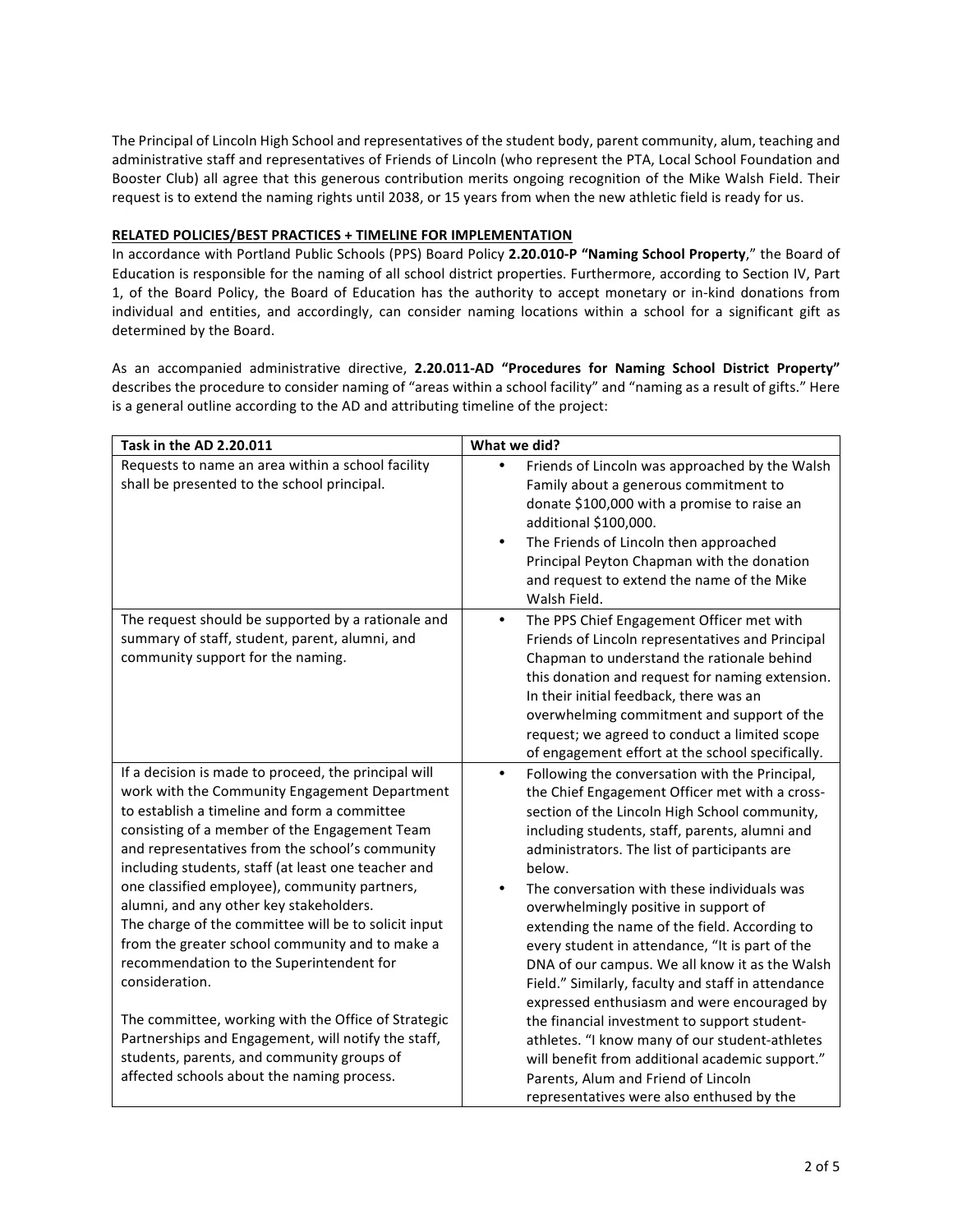| The committee will ensure a process for all                                                                                                                                                                                                                                                                                                                                                                                                                                                                    | conversation and shared that the Walsh Family                                                                                                                                                                                                                                                                                                                                                                                                                                            |
|----------------------------------------------------------------------------------------------------------------------------------------------------------------------------------------------------------------------------------------------------------------------------------------------------------------------------------------------------------------------------------------------------------------------------------------------------------------------------------------------------------------|------------------------------------------------------------------------------------------------------------------------------------------------------------------------------------------------------------------------------------------------------------------------------------------------------------------------------------------------------------------------------------------------------------------------------------------------------------------------------------------|
| interested parties to provide input.                                                                                                                                                                                                                                                                                                                                                                                                                                                                           | has been and will continue to be part of the                                                                                                                                                                                                                                                                                                                                                                                                                                             |
|                                                                                                                                                                                                                                                                                                                                                                                                                                                                                                                | legacy and community that is Lincoln.                                                                                                                                                                                                                                                                                                                                                                                                                                                    |
| The committee will ensure that the name selected<br>meets the criteria outlined in Board Policy 2.20.020-<br>P. Consideration will be given to the historical<br>background of the name to ensure that it is not<br>associated with activities that are in conflict with<br>the District's mission, goals, and policies.                                                                                                                                                                                       | $\bullet$<br>Mr. Walsh is a distinguished alum of Lincoln<br>High School with an incredible professional and<br>personal success. He is a role model for<br>student-athletes and his story expresses the<br>shared values of our school system.<br>In addition, the Lincoln HS community<br>$\bullet$<br>previously did an extensive community wide<br>process to name the field after Mike Walsh and<br>did extreme vetting of his legacy and history<br>personally and professionally. |
| The committee's recommendation must be<br>approved by the school principal and cohort<br>supervisor prior to submitting to the<br>Superintendent. The recommendation shall include<br>an outline of the process used to establish the<br>committee, a summary of engagement activities<br>with school community members, the rationale for<br>the choice, and any supporting information<br>regarding the name's relevance to the community<br>served by the school.                                           | This proposal has been approved by the<br>$\bullet$<br>Principal of Lincoln High School.<br>This proposal was shared with Assistant<br>$\bullet$<br>Superintendent Joe LaFountaine and he has<br>agreed to move this forward to the<br>Superintendent.                                                                                                                                                                                                                                   |
| A committee will be formed to review the proposal<br>and members will include, but are not limited to,<br>General Counsel or designee, Senior Director of<br>Communications and Public Engagement, and the<br>Principal (if the name affects an existing school<br>facility). Consideration will be given to the historical<br>background of the name to ensure that it is not<br>associated with activities that are in conflict with<br>the District's mission, goals, and policy of non-<br>discrimination. |                                                                                                                                                                                                                                                                                                                                                                                                                                                                                          |
| If the committee recommends accepting the naming<br>proposal as part of the terms of the donation, they<br>will submit their recommendation to the<br>Superintendent for review and approval. If<br>approved, the Superintendent will recommend that<br>the Board accept the donation and proposed name.                                                                                                                                                                                                       |                                                                                                                                                                                                                                                                                                                                                                                                                                                                                          |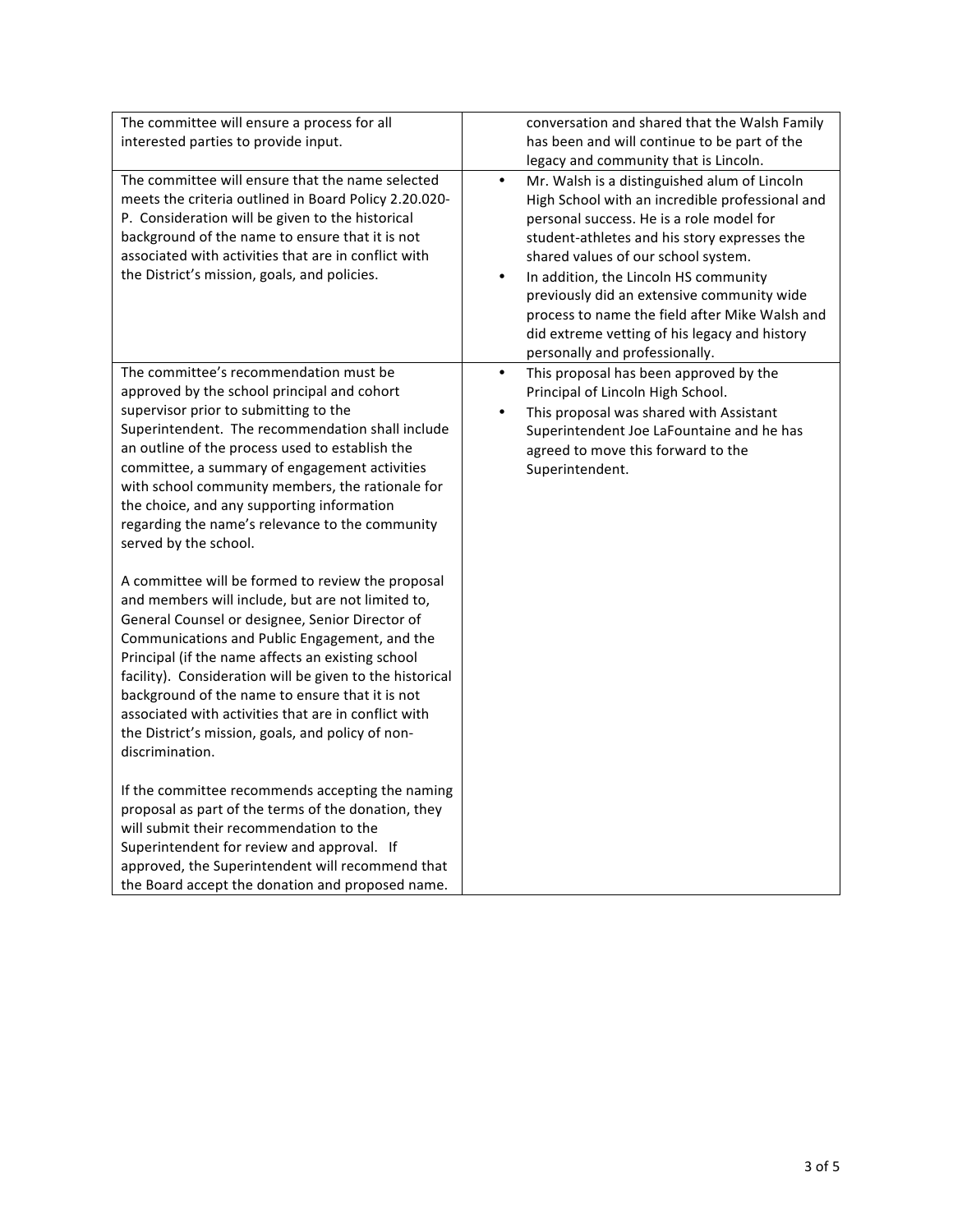| Once the Superintendent has approved the<br>recommendation, the Superintendent will present<br>the recommended name to the full board for<br>approval.                                                                                                                                                                                                                                                                                                                                                      | Upon Superintendent Guerrero reviewing and if<br>٠<br>he so chooses to approve the recommendation,<br>it will be shared with the PPS Board of<br>Education. |
|-------------------------------------------------------------------------------------------------------------------------------------------------------------------------------------------------------------------------------------------------------------------------------------------------------------------------------------------------------------------------------------------------------------------------------------------------------------------------------------------------------------|-------------------------------------------------------------------------------------------------------------------------------------------------------------|
| The full Board will vote on the recommendation.<br>The decision of the Board will be final.                                                                                                                                                                                                                                                                                                                                                                                                                 | Upon consideration by the Board Chair, they<br>will add to the Board Meeting Agenda.                                                                        |
| The Superintendent or designee, in conjunction with<br>the Office of Strategic Partnerships and Engagement<br>and the Office of Facilities Management, must<br>approve all permanent signs or markers used to<br>honor persons or acknowledge entities for which<br>areas within the school are named. Unless<br>otherwise agreed to by the Superintendent or<br>designee, the cost of signs or markers or any other<br>cost associated with the naming will be the<br>obligation of the individual school. |                                                                                                                                                             |

## **Naming as a Result of Gift**

| vanning as a nesant or on t<br>Task in the AD 2.20.011                                                                                                                                                                                                                                                                                                                                                                     | What we did?                                                                                                                                                                                                                                                                |
|----------------------------------------------------------------------------------------------------------------------------------------------------------------------------------------------------------------------------------------------------------------------------------------------------------------------------------------------------------------------------------------------------------------------------|-----------------------------------------------------------------------------------------------------------------------------------------------------------------------------------------------------------------------------------------------------------------------------|
| Proposals to name new facilities or parts of existing<br>facilities may be considered as part of the terms of<br>acceptance of a significant monetary gift.<br>Names proposed must be in keeping with the<br>criteria established in Board Policy 2.20.010-P.<br>A committee will be formed to review the proposal<br>and members will include, but are not limited to,<br>General Counsel or designee, Senior Director of | On August 23, 2019, the following committee members<br>met to review the proposal:<br>Jonathan Garcia, Chief Engagement Officer<br>٠<br>Liz Large, General Counsel<br>٠<br>David Roy, Interim Senior Director,<br>Communications<br>Peyton Chapman, Principal at Lincoln HS |
| Communications and Public Engagement, and the<br>Principal (if the name affects an existing school<br>facility). Consideration will be given to the historical<br>background of the name to ensure that it is not<br>associated with activities that are in conflict with<br>the District's mission, goals, and policy of non-<br>discrimination.                                                                          | The agenda for the meeting included:<br>Discuss the historical background of the<br>naming<br>Intended/Unintended Consequences of<br>٠<br>Naming                                                                                                                            |
| If the committee recommends accepting the naming<br>proposal as part of the terms of the donation, they<br>will submit their recommendation to the<br>Superintendent for review and approval. If<br>approved, the Superintendent will recommend that<br>the Board accept the donation and proposed name.                                                                                                                   | Recommendation to the Superintendent<br>The Committee recommended to the Superintendent<br>approval and to recommend to the Board of Education<br>to accept the donation and proposed name.                                                                                 |

#### **FISCAL IMPACT**

The Walsh family will donate \$100,000 and commit to raising another matching \$100,000 for a total of \$200,000 to Lincoln HS's athletic programming to support scholar-athletes achieve success on and off the field over 5 years (about \$40,000 per school year). The dollars would be used to support student-athlete eligibility, including, but not limited to an Athletics Tutoring Program, academic mentoring, study table, and one-on-one supports. The goal is to increase the academic achievement of student athletes at Lincoln HS.